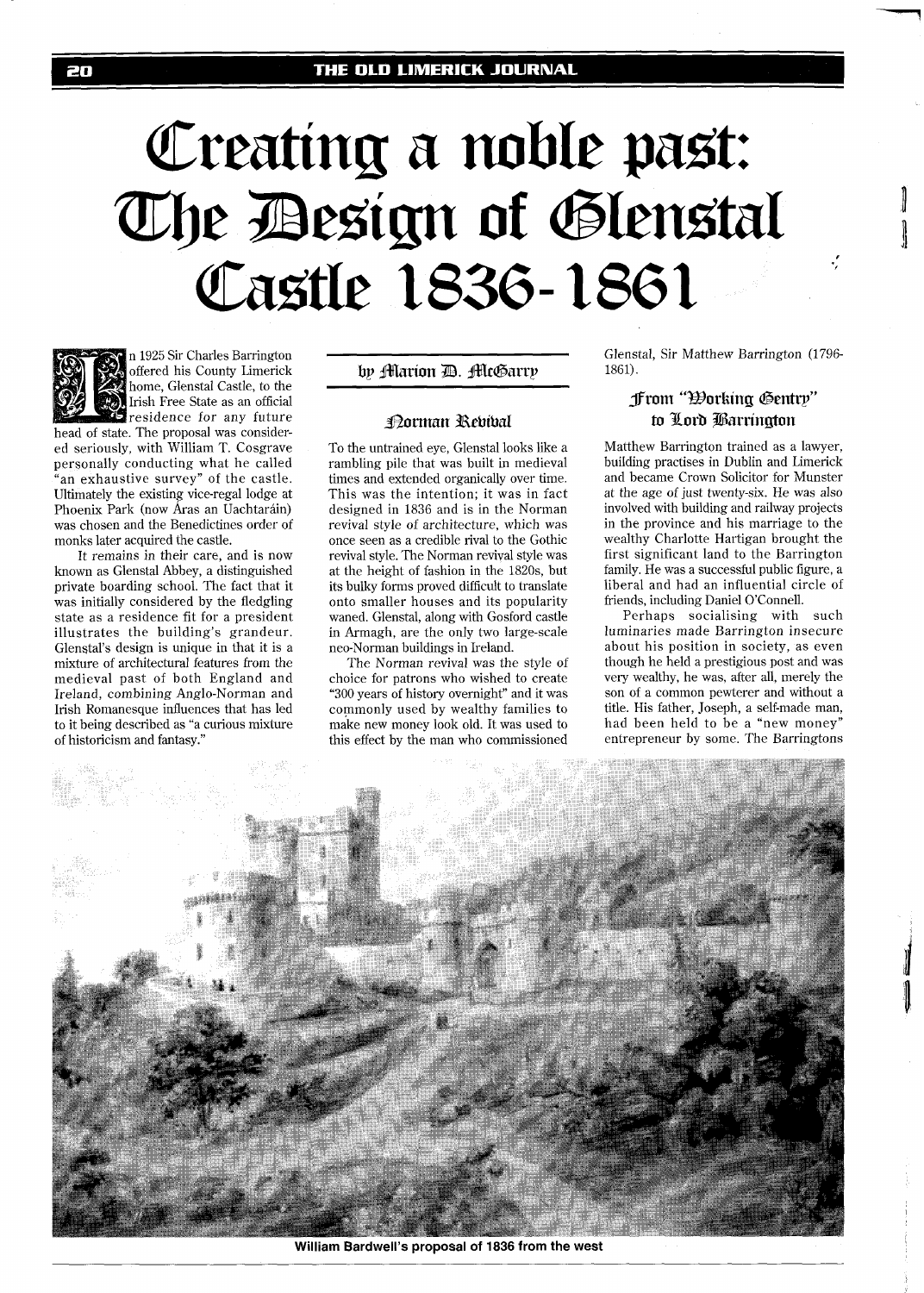#### **WINTER EDITION 2006**



The Barrington family by William Cregan, 1830. The painting depicts the family preparing plans for Barrington's Hospital. **Note that Joseph gestures towards Matthew acknowledging his elder son's significant role in the project and recognizing him as the future head of the family** 

were an Irish Protestant ascendancy family, the first of whom was Sir Francis Barrington who came from England with Cromwell. His title died with him and the Barrington family subsequently became pewterers and clockmakers. By the early nineteenth century the family were still associated with those professions, even though they had accumulated substantial wealth thanks to their involvement in building projects in Limerick. But Matthew Barrington knew that a title, along with the respect of his peers, could not be earned by his powerful post and wealth alone and he encouraged the family to become involved in charitable projects. Along with his father and brother, he began to organise and fund what subsequently became known as Barrington's Hospital. Founding the hospital in 1831 made the Barrington family name in Limerick. It originally catered for the poor but remains open as a private hospital today. After their involvement in this venture, the Barrington name came to be associated with civic pride and generosity rather than clocks and copper, and they gained enormous respect for their efforts.

The plaque over the door of Barrington's Hospital credits Joseph Barrington chiefly for its establishment, but Matthew Barrington was the driving force behind the project. In an 1830 group painting showing the family preparing plans for the hospital, Joseph points to Matthew, recognising his elder son's major role in the venture and acknowledging him as future head of the family.

Matthew's involvement with charitable ventures and his public sense of duty towards the poor might lead a cynical

contemporary observer to presume that he was preparing for a career in politics, but Barrington had other things on his mind. He knew that such ventures would boost the family's claim to renew the title that died with Sir Francis in 1683. He lobbied for this title for his father as a reward for his work on Barrington's Hospital. In 1831, Joseph Barrington was granted a baronetcy and Matthew Barrington, knowing that one day he would inherit this title, now set about building a castle fit for an aristocrat. The idea for a stately home seems to have been on Barrington's mind as early as 1818, when he built Barringtonsbridge to access the lands at Murroe, a hamlet he was remodelling with the intention of installing craftsmen there who would work on his future home.

#### **Ibeas and Inspiration**

From the outset, Barrington chose a new and fashionable medieval revival style for Glenstal. Not a grand stately manor home in the classical style, rather a grand castle that appeared ancient, that would also create a noble past in keeping with their new title. Throughout the 1830s, Barrington commissioned a number of notable architects to submit "Gothick" style concepts for his future home, a popular architectural style influenced by the revival of interest in all things medieval at that time. He commissioned five proposals from five different architects for the castle, from 1833 to 1838; James Pain submitted two proposals, as did William O'Hara, and Decimus Burton and William Bardwell submitted one proposal each. These designs were all fairly typical of fashionable trends at the time and Barrington's rejection of them shows his quest for something different to his neighbours.

It is not known exactly how Barrington came into contact with William Bardwell, but in 1835 the English architect gained some celebrity by putting forward a Norman style proposal for the Houses of Parliament competition. He became friends with Barrington throughout the project and his client often took his advice on design matters.' Bardwell was active in Westminster, partaking in Select Committees on various metropolitan improvements,<sup>2</sup> and he published a number of papers on church architecture. In 1842, during the construction of Glenstal, he submitted a proposal for the restoration of St. Mary's cathedral in Limerick. It was the subject of scathing criticism from one commentator, who accused Bardwell of ignorance of native Irish architectural styles. Glenstal would be Bardwell's only major work.

Bardwell's concept for Glenstal envisaged a fake Norman castle of monumental scale, on a higher plane than the other proposals, with greater emphasis on ornamental defensive features. The two round Norman-style towers forming the entry range into the courtyard and the large square keep were based on English rather than Irish models. The stables and outhouses were incorporated in the east side, while the west housed the living quarters, thus giving the illusion of an even bigger residential building. Although it looked medieval from the front, it actually contained all the practicdlities of modern living, such as a heating system, ventilation and water closets.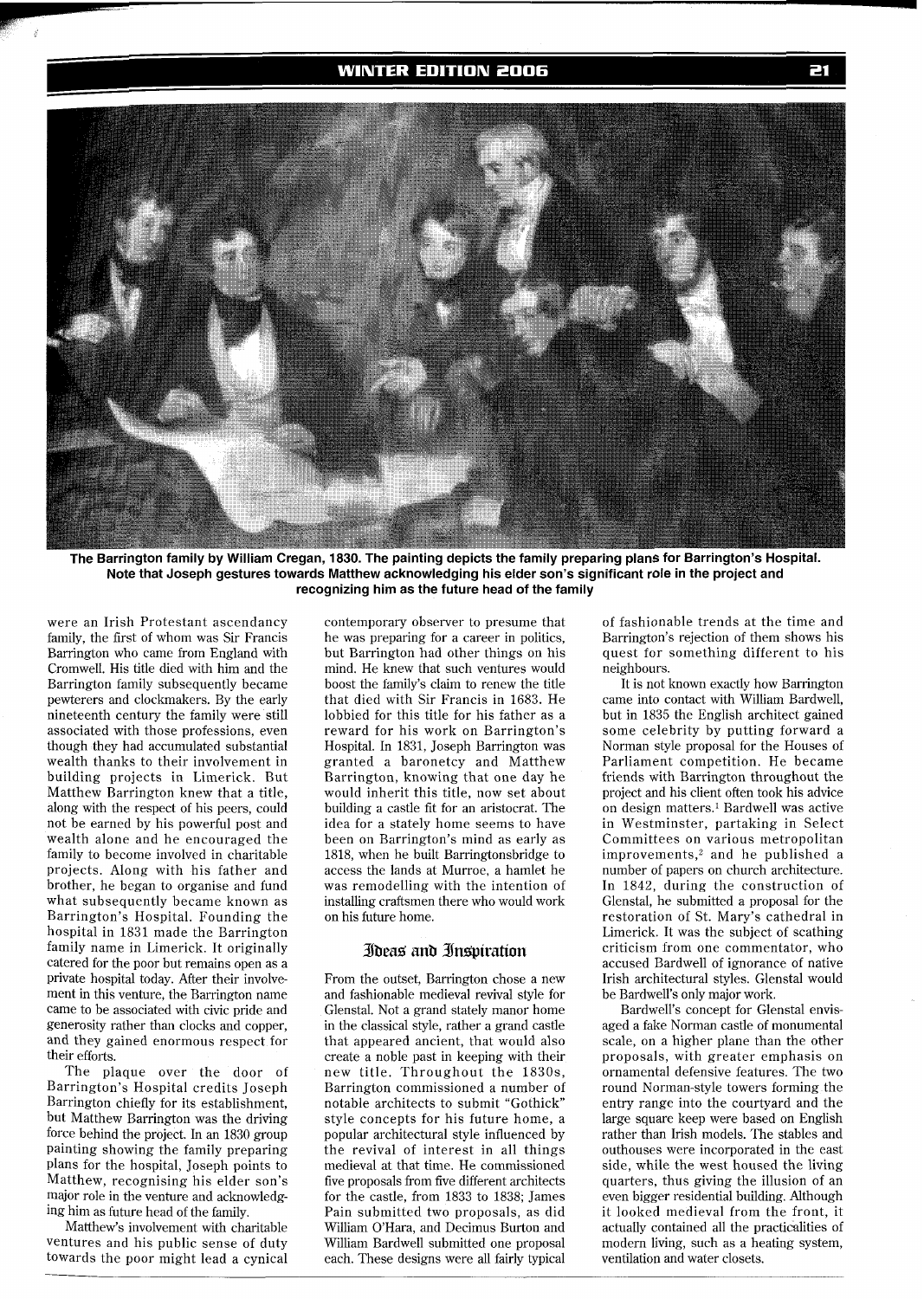### THE OLD LIMERICK JOURNAL

#### A Stage Set

Glenstal Castle can disappoint the spectator because the extravagant castle one sees from a distance reveals itself on closer inspection to be merely a large house. Because of economies made during the course of the build, it turned out to be quite different from Bardwell's initial concept and gives the impression that the castle was a quadrangular enclosure, when it was in fact an open Vshape. This gives it a stage-set quality. Such equivocal design measures have led to it being described as a building "full of striking first impressions and suitable economies."

Barrington had settled on the townland of Glenstal as a suitable site to build his castle and the first four proposals had this site in mind. Bardwell suggested changing the site to another townland called Garranbane, which commanded better views. However, Garranbane means "the land of the white nag" in Gaelic, whereas

Glenstal means the "glen of the stallion." They moved the site to Garranbane but retained the more evocative name of Glenstal for the house. Therefore, the name Glenstal castle bears no association to the land on which it sits, and it is typical of the liberties that were taken with the truth at the castle.

At Glenstal, all is an illusion made to look old. The house was furnished with medieval-style furniture and even the soldier guarding the watchtower is made of stone; a painting of the mythical stallion of the glen hangs on the wall, family crests and mottos are carved on walls to look ancient, stained glass, gargoyles and turreted stairways are all designed to make the viewer assume that the Barringtons, like their homestead, were descended from an ancient order.

#### Anglo-Irish Fantasy

Glenstal is a product of the Anglo-Irish fondness for tracing royal ancestry and the



**A pillar at Glenstal** 

nineteenth century fad for medieval fashions. This obsession was passed to the next generation, as seen in the collection of photographs by the Fourth Earl of Rosse showing Sir Charles Barrington dressed in full knightly regalia in one of the suits of armour that Bardwell bought in London on behalf of his client.

The inclusion of Henry I1 and Eleanor of Aquitaine at the main door at Glenstal **<sup>p</sup>** links the building to twelfth-century' Norman antiquity and lays claim to their royal lineage. The first Anglo-Norman invaders eventually became more Irish than the Irish themselves, and having "gone native," were a more romantic type of ancestor when compared to the later Cromwellian settlers. The inclusion of the couple, the parents of King John, is an attempt to suggest that the building predates the original Norman King John's castle. King John's castle remains an unmistakable landmark and symbol of Limerick city, and one that must have loomed large at a time of renewed interest in medieval styles.

Glenstal's interior is noted for its highly unusual decorative carvings in the Celtic or Irish Romanesque style on the library capitals, stairs and door surrounds. Generally, what is known as Romanesque in Ireland is known as Saxon or Norman in Britain, and the two styles employ the round arch in their construction. With this successful marriage of English and Irish styles, it is little wonder that W.T. Cosgrave considered Glenstal as a possible Aras an Uachtarain - it would have provided a superb backdrop for any talks concerning Ireland's final steps toward a republic and conducting any diplomatic business.

The most elaborate Romanesque doorway at Glenstal is a copy of the portal at Killaloe cathedral, Co. Clare. Although the Barringtons were not noted for their interest in antiquarianism, it has been said that the inclusion of this "was an important moment in the history of the revival of interest in Ireland's Christian and Celtic legacy." Similar doorways occur at Adare Manor, and in both cases the influence has been attributed to Edwin Wyndham Quin, the third Earl of Dunraven (1812- 1871), Barrington's friend, neighbour and a patriotic antiquarian. The earl believed it marked the final resting place of Murtogh O'Brien, High King of Ireland, in 1100 and noted a friendship between him and Henry I. It appears that the inclusion of the Killaloe doorway is a claim to the Irish king's lineage on behalf of the Barrington family and an additional link to the Normans.

#### Bardwell Me fecit

Barrington permitted the following to be carved on the stone watchtower: *"Bardwell*  me **fecit,"** which means "Bardwell made me," followed by the year, 1839, which was carved to look like 1139, a further reference the Norman era. This carving has long been held to be a token of gratitude and friendship, but investigation